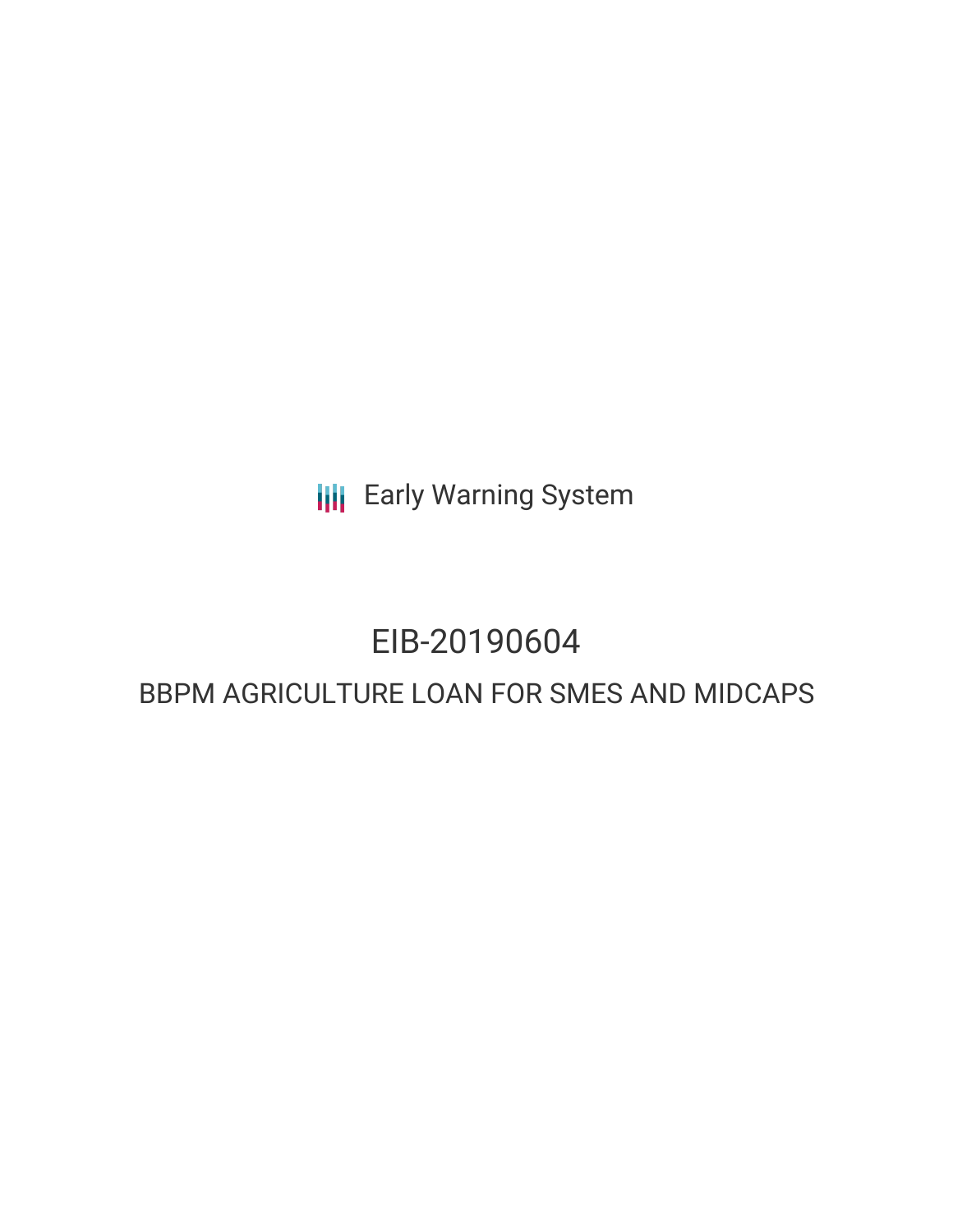

#### **Quick Facts**

| <b>Countries</b>               | Italy                             |
|--------------------------------|-----------------------------------|
| <b>Financial Institutions</b>  | European Investment Bank (EIB)    |
| <b>Status</b>                  | Approved                          |
| <b>Bank Risk Rating</b>        | U                                 |
| <b>Voting Date</b>             | 2019-11-29                        |
| <b>Borrower</b>                | <b>BANCO BPM SPA</b>              |
| <b>Sectors</b>                 | Agriculture and Forestry, Finance |
| <b>Investment Type(s)</b>      | Loan                              |
| <b>Investment Amount (USD)</b> | \$110.18 million                  |
| <b>Loan Amount (USD)</b>       | \$110.18 million                  |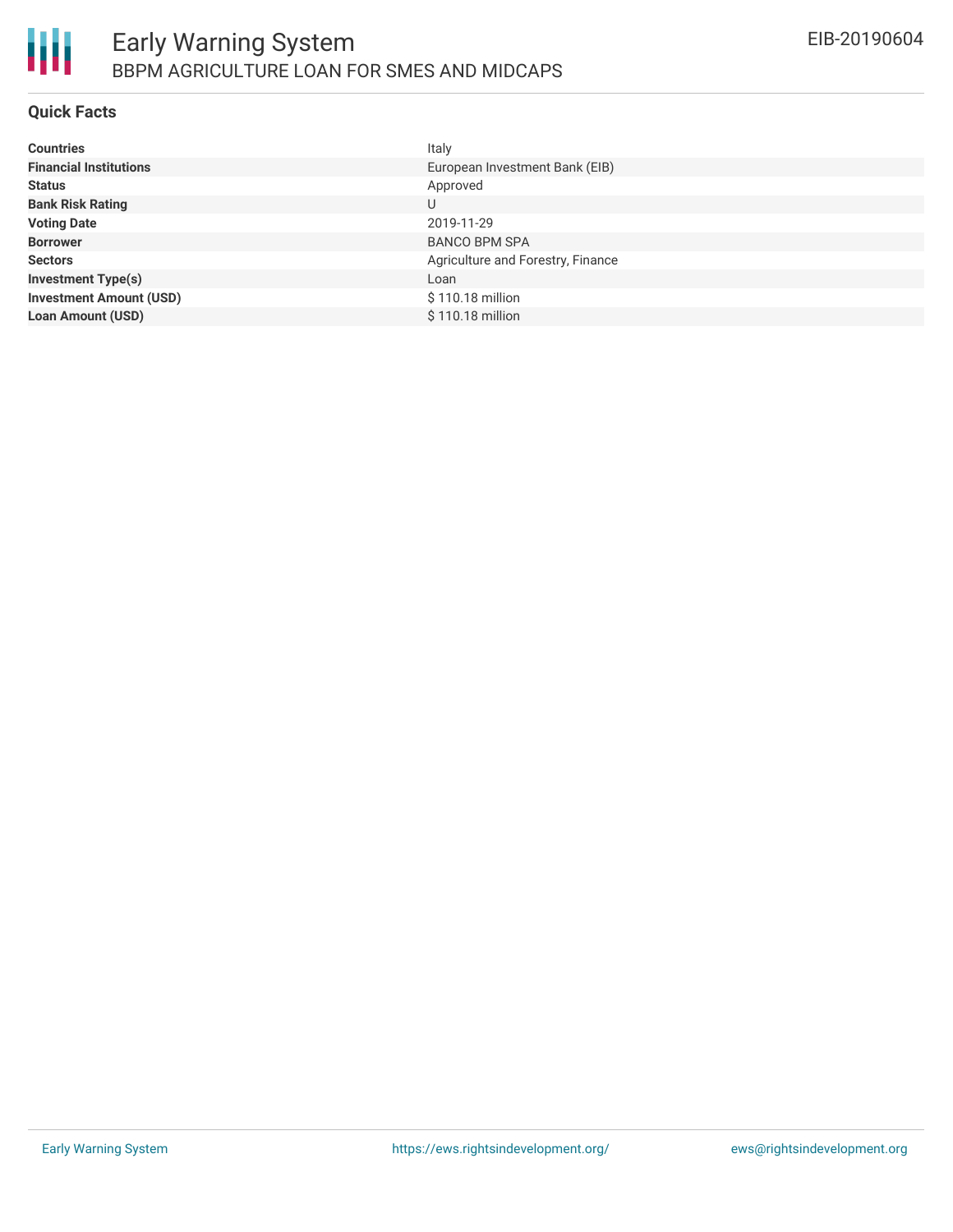

## **Project Description**

According to EIB website, the project aims to enhance access to finance at favourable conditions for SMEs and Midcaps operating in the field of agriculture and bioeconomy. It will improve competitiveness and availability of finance for the target beneficiaries. At least 10% of total financing will be dedicated to young farmers and a 5% contribute to climate mitigation and adaptation.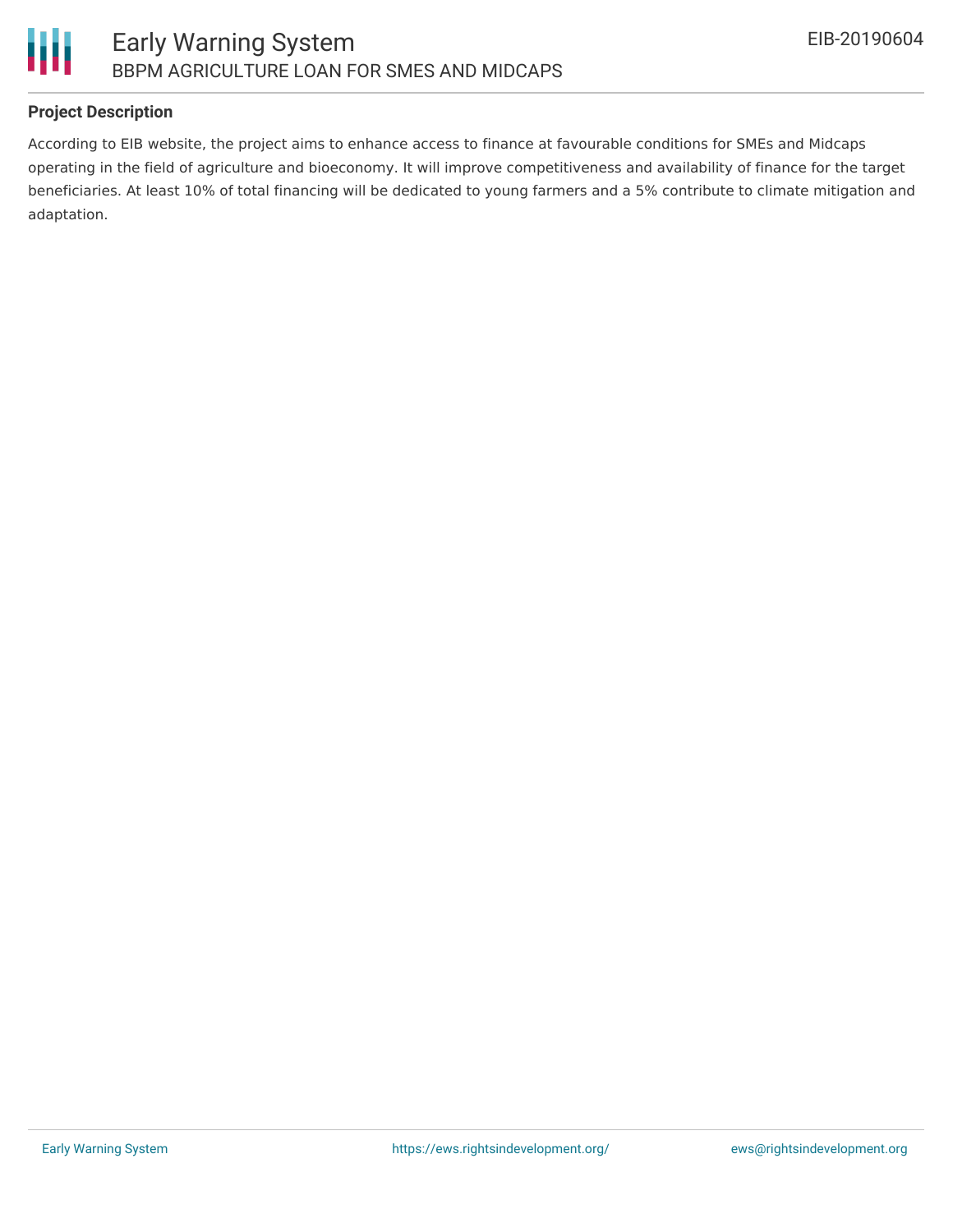#### **Investment Description**

European Investment Bank (EIB)

#### **Financial Intermediary**

Financial Intermediary: A commercial bank or financial institution that receives funds from a development bank. A financial intermediary then lends these funds to their clients (private actors) in the form of loans, bonds, guarantees and equity shares. Financial intermediaries include insurance, pension and equity funds. The direct financial relationship is between the development bank and the financial intermediary.

[Banco](file:///actor/2665/) BPM SpA (Financial Intermediary)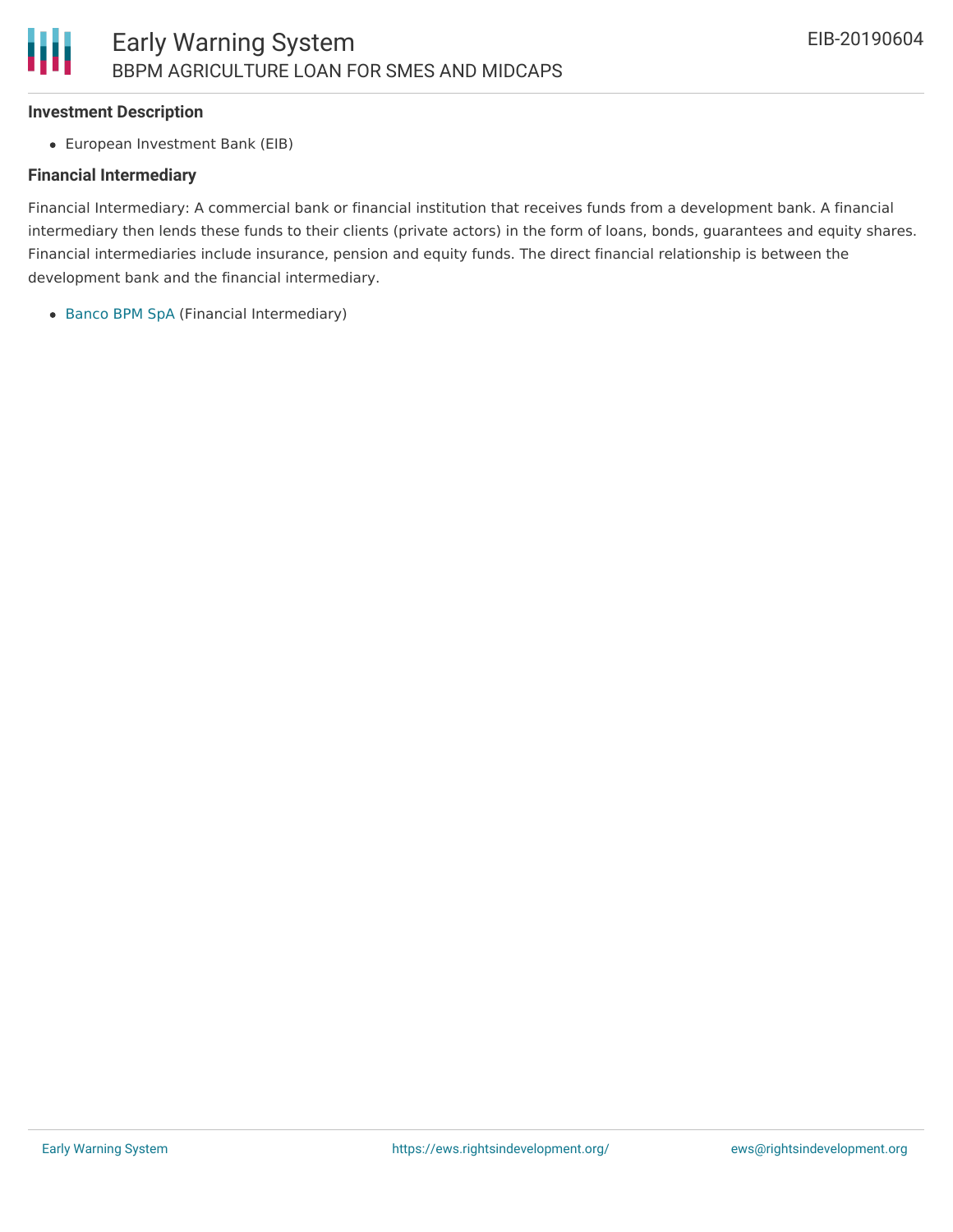### **Contact Information**

No contact information provided at the time of disclosure.

#### **ACCOUNTABILITY MECHANISM OF EIB**

The EIB Complaints Mechanism is designed to facilitate and handle complaints against the EIB by individuals, organizations or corporations affected by EIB activities. When exercising the right to lodge a complaint against the EIB, any member of the public has access to a two-tier procedure, one internal - the Complaints Mechanism Office - and one external - the European Ombudsman. A complaint can be lodged via a written communication addressed to the Secretary General of the EIB, via email to the dedicated email address complaints@eib.org, by completing the online complaint form available at the following address: http://www.eib.org/complaints/form, via fax or delivered directly to the EIB Complaints Mechanism Division, any EIB local representation office or any EIB staff. For further details, check:

http://www.eib.org/attachments/strategies/complaints\_mechanism\_policy\_en.pdf

When dissatisfied with a complaint to the EIB Complaints Mechanism, citizens can then turn towards the European Ombudsman. A memorandum of Understanding has been signed between the EIB and the European Ombudsman establishes that citizens (even outside of the EU if the Ombudsman finds their complaint justified) can turn towards the Ombudsman on issues related to 'maladministration' by the EIB. Note that before going to the Ombudsman, an attempt must be made to resolve the case by contacting the EIB. In addition, the complaint must be made within two years of the date when the facts on which your complaint is based became known to you. You can write to the Ombudsman in any of the languages of the European Union. Additional details, including filing requirements and complaint forms, are available at: http://www.ombudsman.europa.eu/atyourservice/interactiveguide.faces